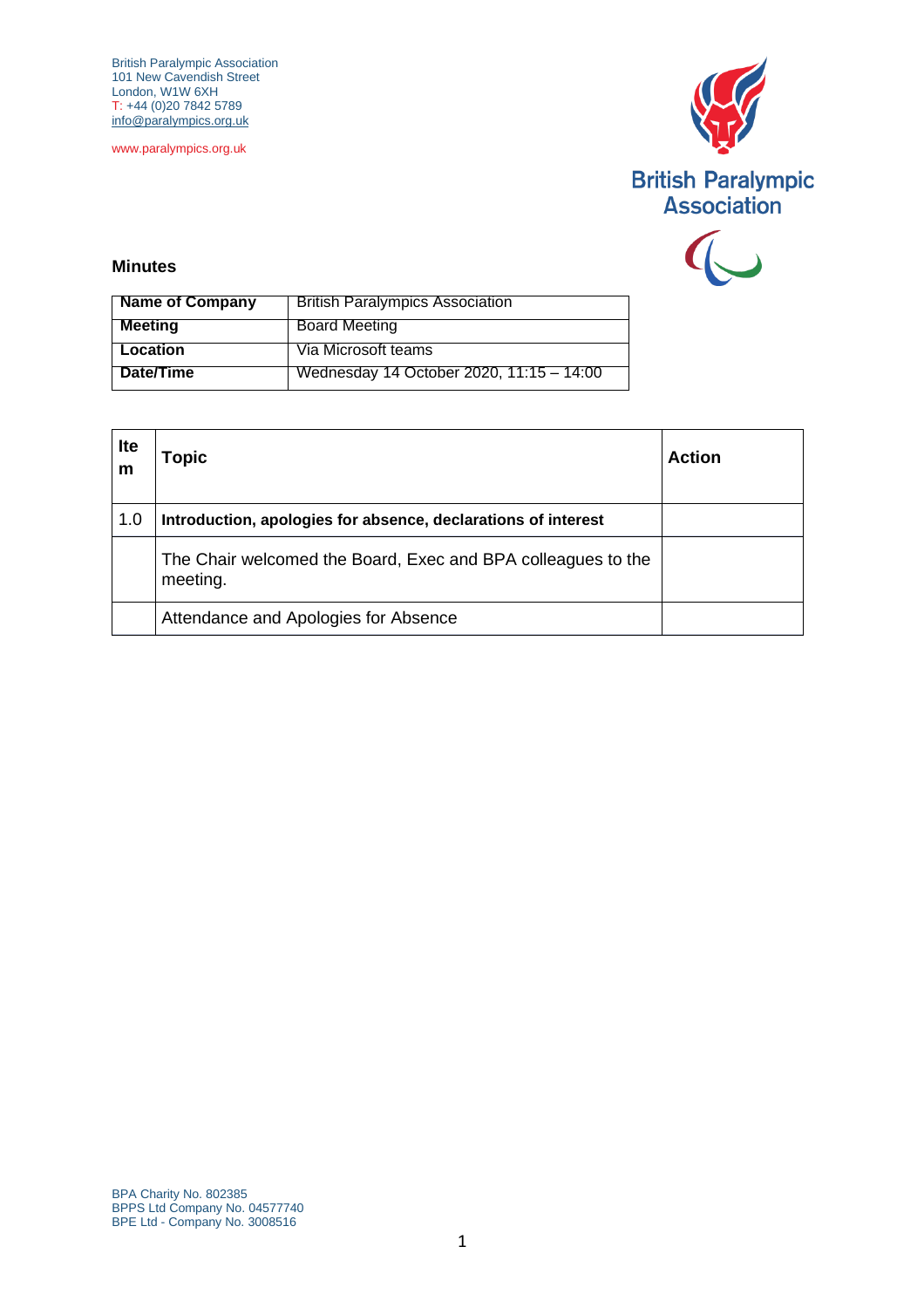|     | <b>BOARD</b>                                                                                                                                                                                                                                                                                          |
|-----|-------------------------------------------------------------------------------------------------------------------------------------------------------------------------------------------------------------------------------------------------------------------------------------------------------|
|     | Present:                                                                                                                                                                                                                                                                                              |
|     | Nick Webborn<br>(Chair)<br>$\bullet$<br><b>Kate Adams</b><br>(KA)<br>$\bullet$<br>Emma Boggis<br>(EB)<br>٠<br>Chris Brown<br>(CB)<br>Dave Clarke<br>(DC)<br><b>Forbes Dunlop</b><br>(FD)<br><b>Geoff Newton</b><br>(GN)<br>Helene Raynsford<br>(HRf)<br>David Ross<br>(DR)<br>Helen Rowbotham<br>(HR) |
|     | Apologies:<br>Anne Wafula-Strike<br>(AWS)                                                                                                                                                                                                                                                             |
|     | <b>STAFF</b>                                                                                                                                                                                                                                                                                          |
|     | In attendance:                                                                                                                                                                                                                                                                                        |
|     | Penny Briscoe<br>(PB)<br><b>Director of Sport</b>                                                                                                                                                                                                                                                     |
|     | for minutes<br>Jennie Cooper<br>(JC)                                                                                                                                                                                                                                                                  |
|     | (VN)<br><b>Verity Naylor</b><br><b>Director of Operations</b>                                                                                                                                                                                                                                         |
|     | Jenny Seymour<br>(JS)<br><b>Commercial Director</b>                                                                                                                                                                                                                                                   |
|     | Anna Scott-Marshall (ASM)<br><b>Director of Communications</b>                                                                                                                                                                                                                                        |
|     | Adrian Stockman<br>(AS)<br>$\bullet$<br>Director of Finance and Corporate Services                                                                                                                                                                                                                    |
|     | <b>Mike Sharrock</b><br>(MS)<br>٠<br><b>Chief Executive</b>                                                                                                                                                                                                                                           |
|     | Quorum and Declarations of Interest                                                                                                                                                                                                                                                                   |
|     | There were no further declarations of interest                                                                                                                                                                                                                                                        |
| 1.1 | Approval of the Minutes and Summary Minutes from the<br>Board meeting on 13 July 2020                                                                                                                                                                                                                 |
|     | The Board approved the minutes of the 13 July 2020 Board<br>meeting.                                                                                                                                                                                                                                  |
|     | There were no other comments on the accuracy of the minutes.                                                                                                                                                                                                                                          |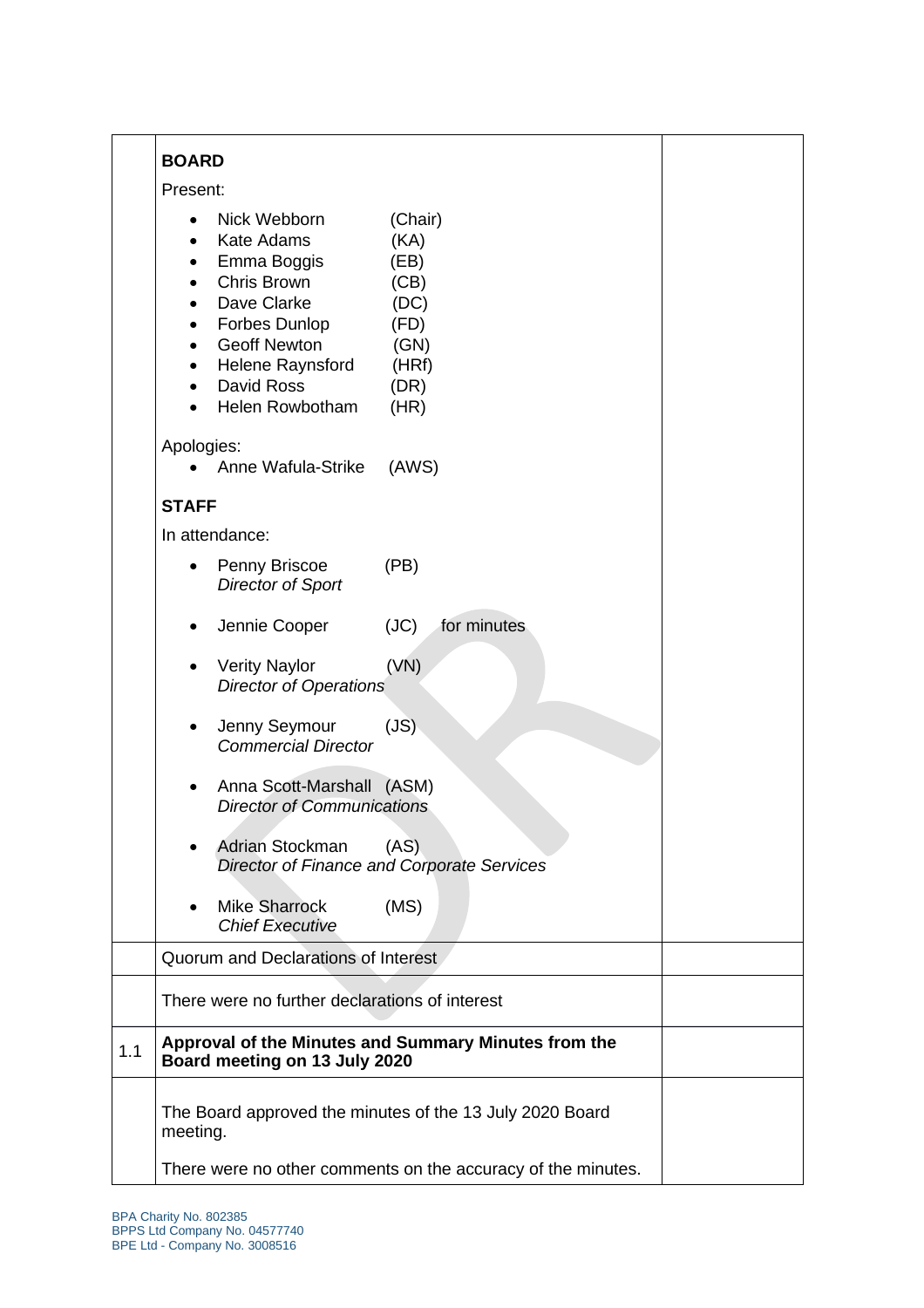| 1.2 | Matters Arising not already covered in the agenda                                                                                                                                                                                                                                                                                                                                                                                         |                                                                             |
|-----|-------------------------------------------------------------------------------------------------------------------------------------------------------------------------------------------------------------------------------------------------------------------------------------------------------------------------------------------------------------------------------------------------------------------------------------------|-----------------------------------------------------------------------------|
|     | Summarise proposed areas to explore with BOA                                                                                                                                                                                                                                                                                                                                                                                              |                                                                             |
|     | JC provided an update on the ongoing work to explore further<br>synergies between the BOA and BPA.                                                                                                                                                                                                                                                                                                                                        |                                                                             |
|     | <b>Ensure BPA stays connected with UK Sport on plans and</b><br>responses to Black Lives Matter                                                                                                                                                                                                                                                                                                                                           |                                                                             |
|     | MS explained that UK Sport & the wider high performance<br>system are working closely together to tackle racism and racial<br>inequality in sport. The panel they have put together have<br>launched first phase of the work.                                                                                                                                                                                                             | <b>ACTION: MS to</b><br>consider Chris<br><b>Grant for</b><br>attendance at |
|     | UK Sport's CEO Sally Munday is going to update members on<br>this work at next NPC meeting.                                                                                                                                                                                                                                                                                                                                               | the NPC<br>meeting                                                          |
|     | Create sub-group to revise BPA strategy in the light of COVID's impact<br>on organisational plans                                                                                                                                                                                                                                                                                                                                         |                                                                             |
|     | ASM provided a summary of the ongoing strategy work.<br>Publication needs to be by April 2021, the date when the existing<br>strategy runs out. The strategy is generally in a good place<br>following the Board meeting in December 2019, but will be<br>reviewed so that learnings from the last six months can be<br>incorporated.<br>The proposed Board sub group members are;<br>Dave Clarke<br>- Kate Adams<br><b>Forbes Dunlop</b> |                                                                             |
|     | The membership of the Board sub group was approved.                                                                                                                                                                                                                                                                                                                                                                                       |                                                                             |
|     | Kate Adams left the Board meeting                                                                                                                                                                                                                                                                                                                                                                                                         |                                                                             |
| 2.0 | <b>Executive Team Report</b>                                                                                                                                                                                                                                                                                                                                                                                                              |                                                                             |
|     | The Board noted the content of the Executive Team Report.<br>The following comments on the report were made:<br>An update on the mascot challenge was provided.<br>The Board expressed concern around athletes that have<br>not been classified or might not have opportunities to be<br>classified. It was recognised that this is a significant<br>global challenge.                                                                    |                                                                             |
| 3.0 | <b>Financial Planning</b>                                                                                                                                                                                                                                                                                                                                                                                                                 |                                                                             |
| 3.1 | Finance update report                                                                                                                                                                                                                                                                                                                                                                                                                     |                                                                             |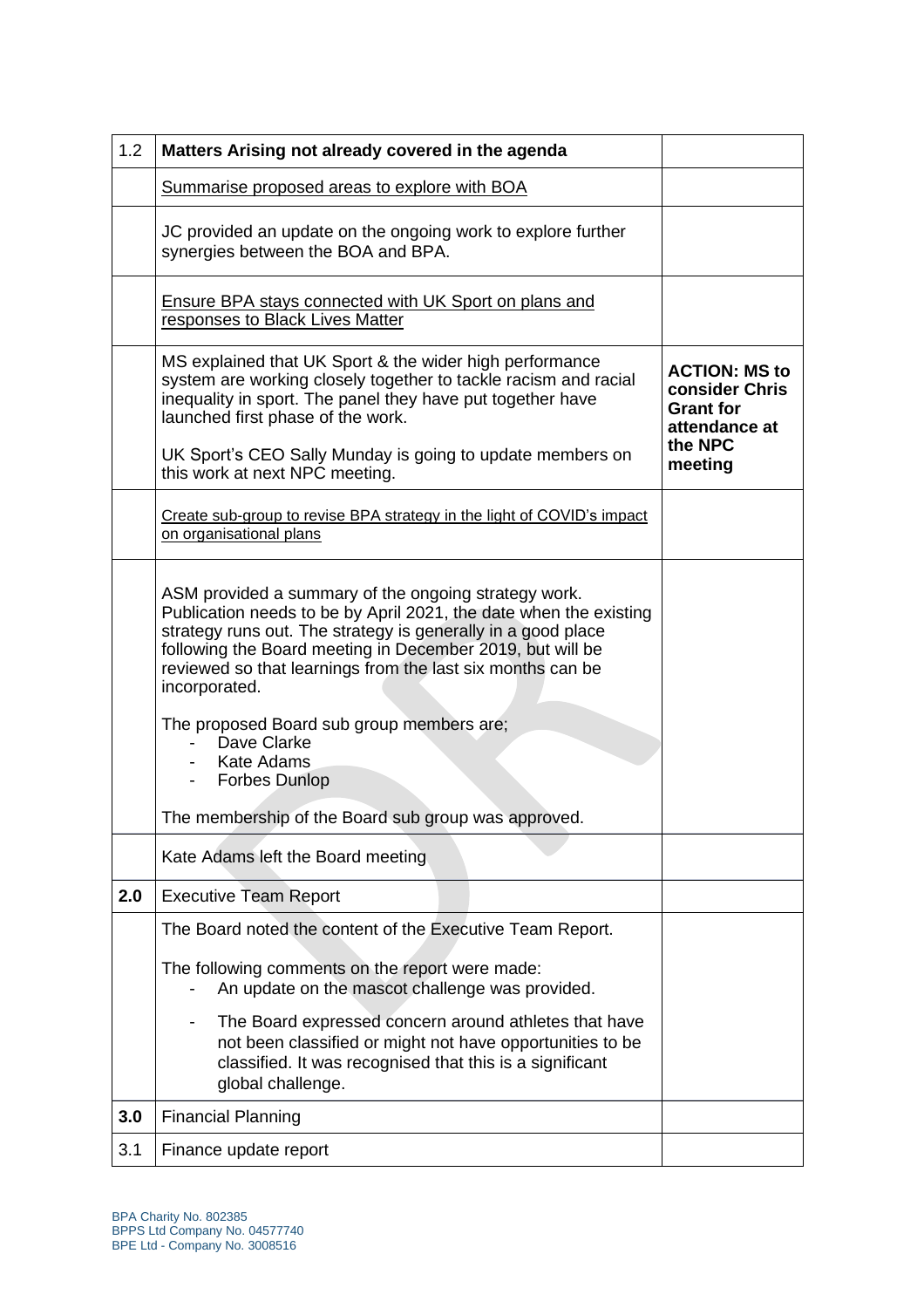|             | The Chair congratulated the Exec on securing the UK Sport<br>continuity funding.                                                                                                                |                                                                                                         |
|-------------|-------------------------------------------------------------------------------------------------------------------------------------------------------------------------------------------------|---------------------------------------------------------------------------------------------------------|
|             | AS summarised that there has been a shift from the BPA<br>focusing exclusively on cashflow during the spring and summer<br>months to looking at Income and Expenditure budgets and<br>reserves. |                                                                                                         |
|             | AS summarised the headlines from the budget cashflow.                                                                                                                                           |                                                                                                         |
|             | AS highlighted that there is still financial risk around both income<br>and unknown COVID costs.                                                                                                |                                                                                                         |
|             | The Board approved the budget and cashflow.                                                                                                                                                     |                                                                                                         |
| 3.2         | Income update report                                                                                                                                                                            |                                                                                                         |
|             | JS summarised the paper submitted to Board, providing updates<br>on recent developments with current partnerships, new business<br>and fundraising since the papers were circulated.            |                                                                                                         |
|             | MS provided an update on philanthropy work.                                                                                                                                                     |                                                                                                         |
|             | The Board shared feedback and comments on potential new<br>partnerships.                                                                                                                        |                                                                                                         |
| 3.3         | Year 4 & 5 Budget<br>This was discussed and approved under agenda item 3.1                                                                                                                      |                                                                                                         |
| 3.4/<br>3.5 | Draft Statutory Accounts, Audit and Auditor's Report to the<br><b>Board</b>                                                                                                                     |                                                                                                         |
|             | AS summarised the process undertaken, explaining that the<br>audit had been conducted remotely and in two stages.                                                                               |                                                                                                         |
|             | Our audit partner (Subarna Banerjee) confirmed that there were<br>no significant audit issues.                                                                                                  |                                                                                                         |
|             | The audit opinion will be a clean, unqualified audit report.                                                                                                                                    |                                                                                                         |
|             | AS spoke to the Trustees' Report.                                                                                                                                                               | <b>ACTION: AS to</b><br>engage with<br>auditors to<br>review the<br>wording of the                      |
|             | The Board spoke around the auditor's note.                                                                                                                                                      | 'emphasis of<br>matter'                                                                                 |
|             | The auditor's report to the Board approved, as were the draft<br>statutory accounts, subject to a further discussion with the audit<br>partner.                                                 | paragraph and<br>whether it is<br>necessary,<br>given the<br>current plan<br>and reserves<br>projection |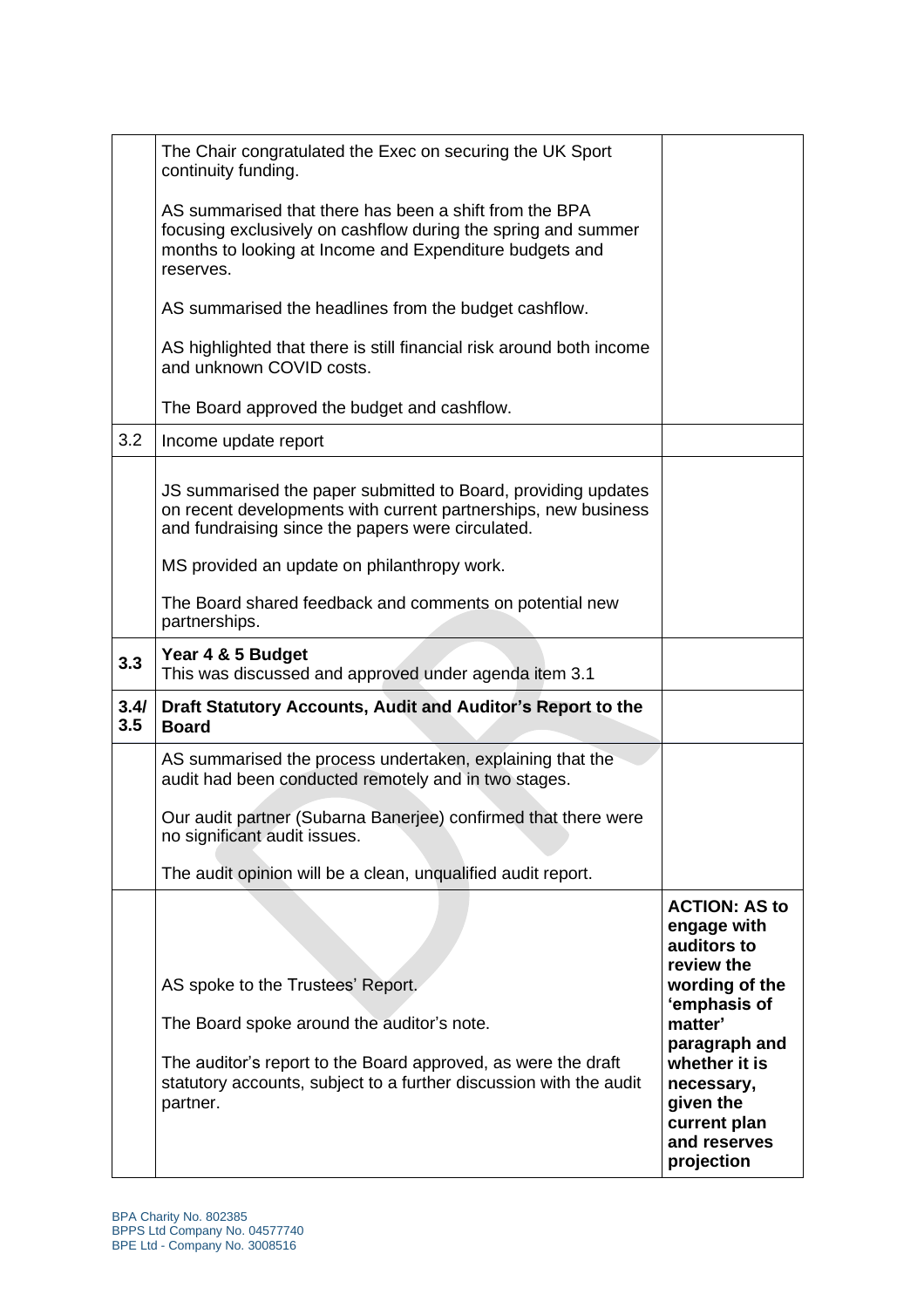| 3.6<br>3.7 | <b>BPA, BPE &amp; BPPS statutory accounts</b><br><b>Letter of Representation</b>                                                                                                                                                                             |                                                        |
|------------|--------------------------------------------------------------------------------------------------------------------------------------------------------------------------------------------------------------------------------------------------------------|--------------------------------------------------------|
|            | The Chair was authorized to sign the accounts and Letter of<br>Representation for the BPA.                                                                                                                                                                   |                                                        |
|            | Separate Board meetings have been held for BPE and BPPS to<br>approve those entities' accounts.                                                                                                                                                              |                                                        |
| 4.0        | <b>Break</b>                                                                                                                                                                                                                                                 |                                                        |
|            | Kate Adams re-joined the meeting                                                                                                                                                                                                                             |                                                        |
| 5.0        | 1 Year to Go (1YTG) Update                                                                                                                                                                                                                                   |                                                        |
|            | ASM presented on the activation around 1YTG and the response<br>and engagement with this.                                                                                                                                                                    |                                                        |
|            | ASM explained that the BPA utilised 1YTG with the creations<br>and sharing of diverse content, which resulted in huge<br>engagement across social channels and national media.                                                                               |                                                        |
|            | ASM responded to Board questions around the wider<br>communications plan for Tokyo.                                                                                                                                                                          |                                                        |
|            | The Board congratulated ASM and the Communications team for<br>their outstanding work around 1Y2G.                                                                                                                                                           |                                                        |
| 6.0        | <b>Tokyo Update</b>                                                                                                                                                                                                                                          |                                                        |
|            | PB updated the Board on the steps Tokyo2020 have taken over<br>the Summer since the postponement of the Games.                                                                                                                                               |                                                        |
|            | PB reminded the Board of the main changes made to the<br>programme of activity for both Tokyo and Beijing. Following<br>feedback from NGB Team Leaders and additional UK Sport<br>funding, The BPA aim to retain a Team Lodge as part of the<br>Tokyo plans. |                                                        |
|            | The next step from Tokyo2020 is the CdM Seminar where more<br>information should be provided on COVID countermeasures.                                                                                                                                       |                                                        |
|            | PB provided an update on qualification and selection.                                                                                                                                                                                                        |                                                        |
|            | The Board discussed sports qualification opportunities.                                                                                                                                                                                                      |                                                        |
| 7.1        | <b>COVID Risk Management Process</b>                                                                                                                                                                                                                         |                                                        |
|            | VN:<br>Introduced the paper that had been circulated to the<br><b>Board</b>                                                                                                                                                                                  | <b>ACTION:</b><br><b>Update and</b><br>refine the      |
|            | Gave a high level overview of the BPA's Covid-19 risk<br>management process.                                                                                                                                                                                 | <b>BPA's COVID</b><br><b>Risk</b><br><b>Management</b> |
|            | Presented on the proposed decision-making framework                                                                                                                                                                                                          | <b>Process</b>                                         |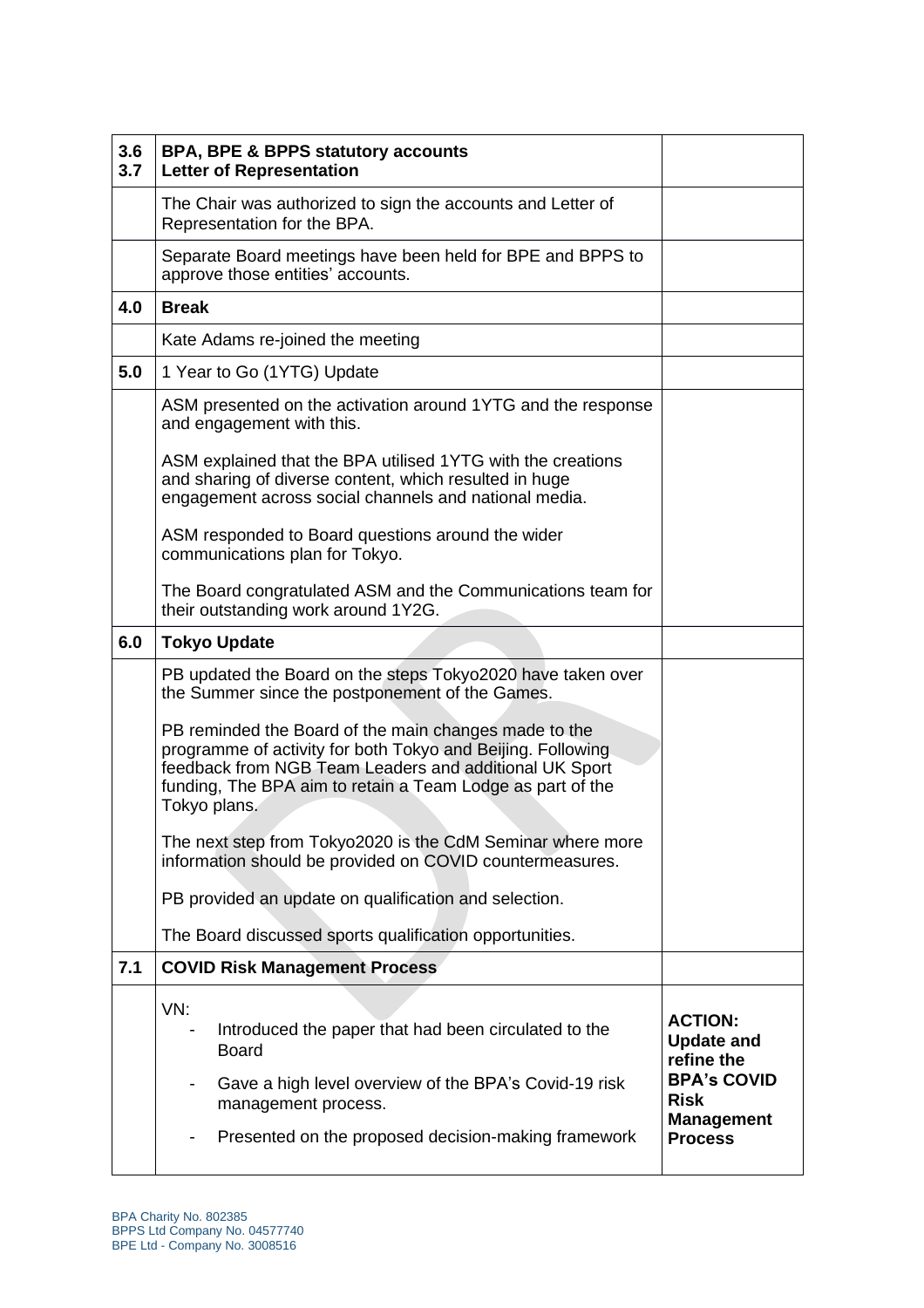|     | Presented and asked for approval on the proposed Board<br><b>COVID Risk Panel</b>                                                                                                    |                                                    |
|-----|--------------------------------------------------------------------------------------------------------------------------------------------------------------------------------------|----------------------------------------------------|
|     | The Board followed up with comments on:<br>Board COVID Risk Panel membership<br>The decision-making framework<br>The remit of the COVID Risk Panel                                   |                                                    |
|     | Some more general COVID related comments were shared.                                                                                                                                |                                                    |
|     | The Board approved the proposed approach. In principle, the<br>Board COVID Risk Panel was approved with some minor<br>amendments to be addressed.                                    |                                                    |
| 8.0 | <b>Risk Register</b>                                                                                                                                                                 |                                                    |
|     | The Board noted the update received.                                                                                                                                                 |                                                    |
|     | Some comments on the risk register were made.                                                                                                                                        | <b>ACTION: For</b><br>Board's                      |
|     | KA specifically raised succession planning and how the<br>organisation might mitigate against this risk.                                                                             | suggestions to<br>be incorporated<br>into the risk |
|     | MS updated the Board with the recent staff survey results.                                                                                                                           | policy                                             |
| 9.0 | Governance                                                                                                                                                                           |                                                    |
| 9.1 | <b>Review of Financial Regulations</b>                                                                                                                                               |                                                    |
|     | The revised Financial Regulations were approved by Board.                                                                                                                            |                                                    |
| 9.2 | <b>Review of Matters reserved for the Board</b>                                                                                                                                      |                                                    |
|     | AS summarised the paper and asked the Board to note the<br>biggest changes that had been made.                                                                                       |                                                    |
|     |                                                                                                                                                                                      |                                                    |
|     | The revised 'Matters reserved for the Board' was approved by<br><b>Board</b>                                                                                                         |                                                    |
| 9.3 | <b>Review of risk policy</b>                                                                                                                                                         |                                                    |
|     | AS briefed the Board that the policy requires an overhaul and<br>should take into account the learnings from the last 8 months.                                                      |                                                    |
|     | It was agreed that the risk policy would be bought back to Board<br>in the December meeting for further discussion with a view to<br>finalizing it early in 2021.                    | <b>ACTION: Exec</b><br>to set up a                 |
|     | CB raised that this work can be used to support the update of the<br>BPA's risk policy.                                                                                              | small working<br>group to revise<br>the policy.    |
|     | It was also agreed that the scheduled review of policies on<br>reserves and treasury will be deferred until 2021 as those<br>policies are significantly informed by the risk policy. |                                                    |